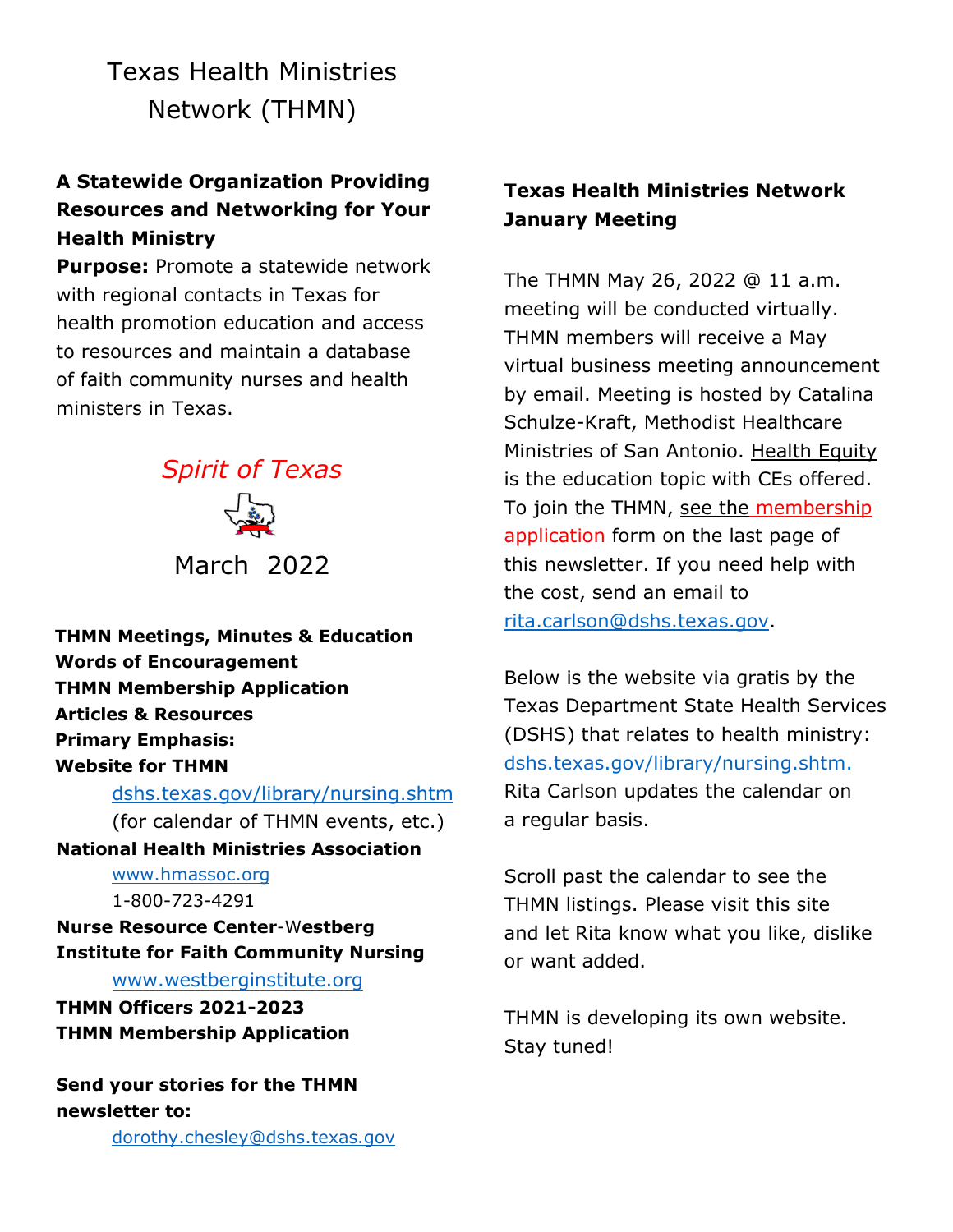# **Words of Encouragement** - Hand of God.

By Andrea C. Davis, contributing writer.

## The hand represents **divine approval, and specifically acceptance of his sacrifice! Will you hold on to his unchanging hand!**

Psalm 8:3 When I consider Your heavens, the work of Your fingers, The moon and the stars, which You have ordained;

Psalm 138:8 The Lord will accomplish what concerns me; Your lovingkindness, O Lord, is everlasting; Do not forsake the works of Your hands.

Isaiah 64:8 But now, O Lord, You are our Father, We are the clay, and You our potter; And all of us are the work of Your hand

Isaiah 41:19-20 I will put the cedar in the wilderness, The acacia and the myrtle and the olive tree; I will place the juniper in the desert Together with the box tree and the cypress, That they may see and recognize, And consider and gain insight as well, That the hand of the Lord has done this, And the Holy One of Israel has created it.

Thank you! Andrea Davis

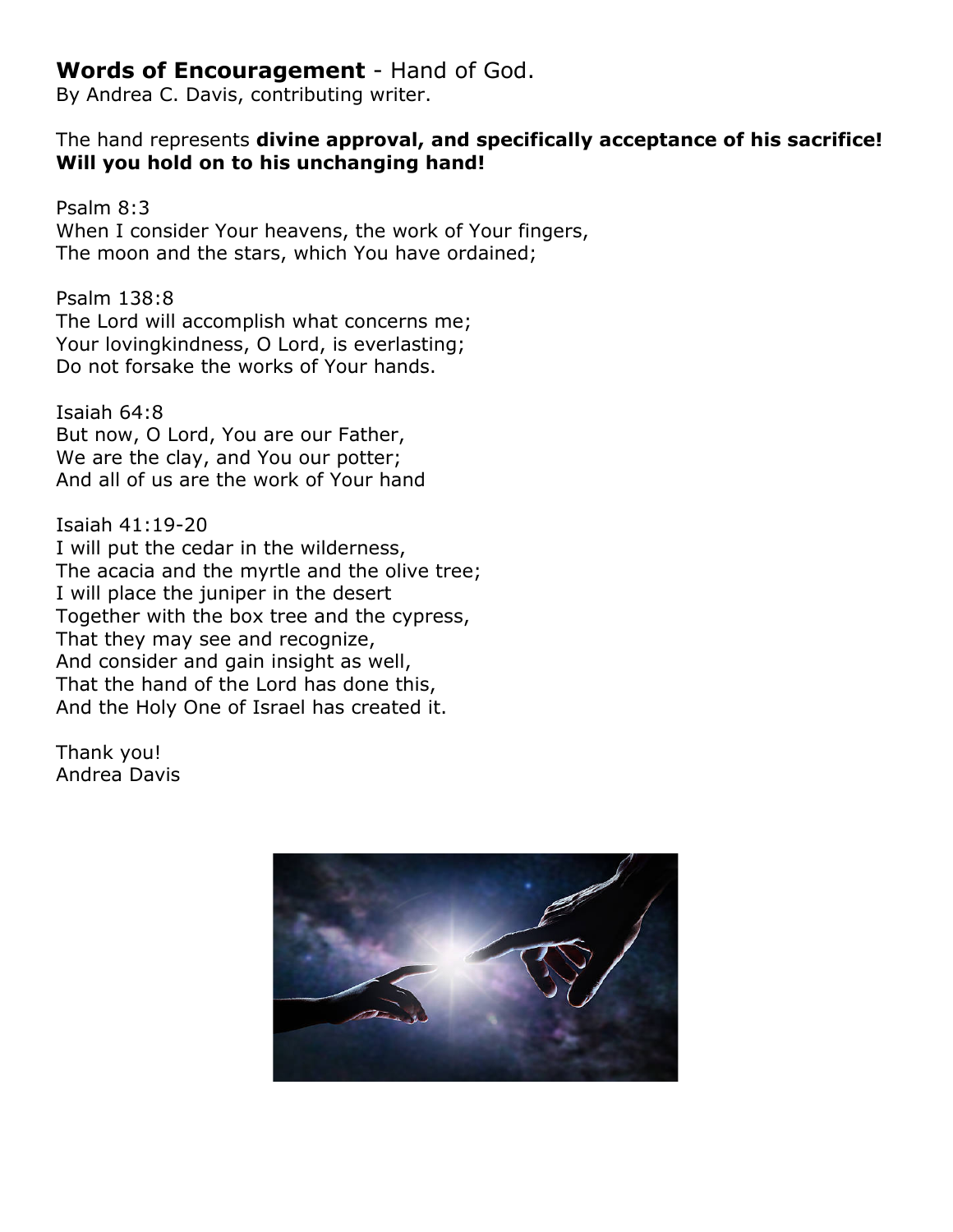# **Nursing 101: Listen to the Patient**

Submitted by Linda Schoene, RN, MSN

On a recent Sunday, a physician was jogging on the track across from our church when he noticed a woman in distress. He assisted her across the street to the door of the church where she needed significant help getting into the narthex. The temperature that day was warm. I noted that she was heavily dressed and her jacket felt damp. It was apparent she had been walking for a significant period of time.

She had no ID with her, but was able to state her name and that she had to get to the veterinarian's office because he had to put her horse down. Further conversation yielded no more information and it became clear that she most likely had some dementia.

Several members of the church made phone calls to Adult Protective Services, SEARCH Homeless Services and 911. I knew the woman herself was the only one who could help us find her way to home and family. Nursing education taught me to always listen to the patient. I pursued the need to go the vet's office which was indeed an upsetting subject that brought tears, but it also brought forth the name of the vet. I took a shot and did a Google search. One name popped up, but it was a vet in LaGrange. LaGrange and horse made sense, so I called. Even though it was a Sunday, the vet quickly answered the phone. To make a long story short, he knew the woman, where she lived and how to contact her family.

I soon received a call from her son who said a family member would come to get her. Turns out, she eloped from a nearby memory care unit. 911 arrived and talked with the woman who declined to go to the ER, but I was able to assure EMS that family was coming.

Very soon, a family member arrived along with staff from the care facility. Together, we helped our mystery guest into the car and she was on her way home. The whole process took less than an hour. Some may wonder how all of this came together, but I have no wonder at all. God's hand was present in all of it. It started with a physician who recognized something wasn't right. Otherwise, she may not have gotten attention until she passed out or fell down. Google was efficient and the vet was responsive as was her family. But most of all, the woman herself was able to help us even in the dementia because of the love for a horse. The patient is always the key.

#### \*\*\*\*\*\*\*\*\*\*\*\*\*\*\*\*

**East Texas Nurses Christian Fellowship** invites nurses, educators, students, and healthcare professionals to take time away from the busyness of life and *Refresh*  your body, mind, and spirit!

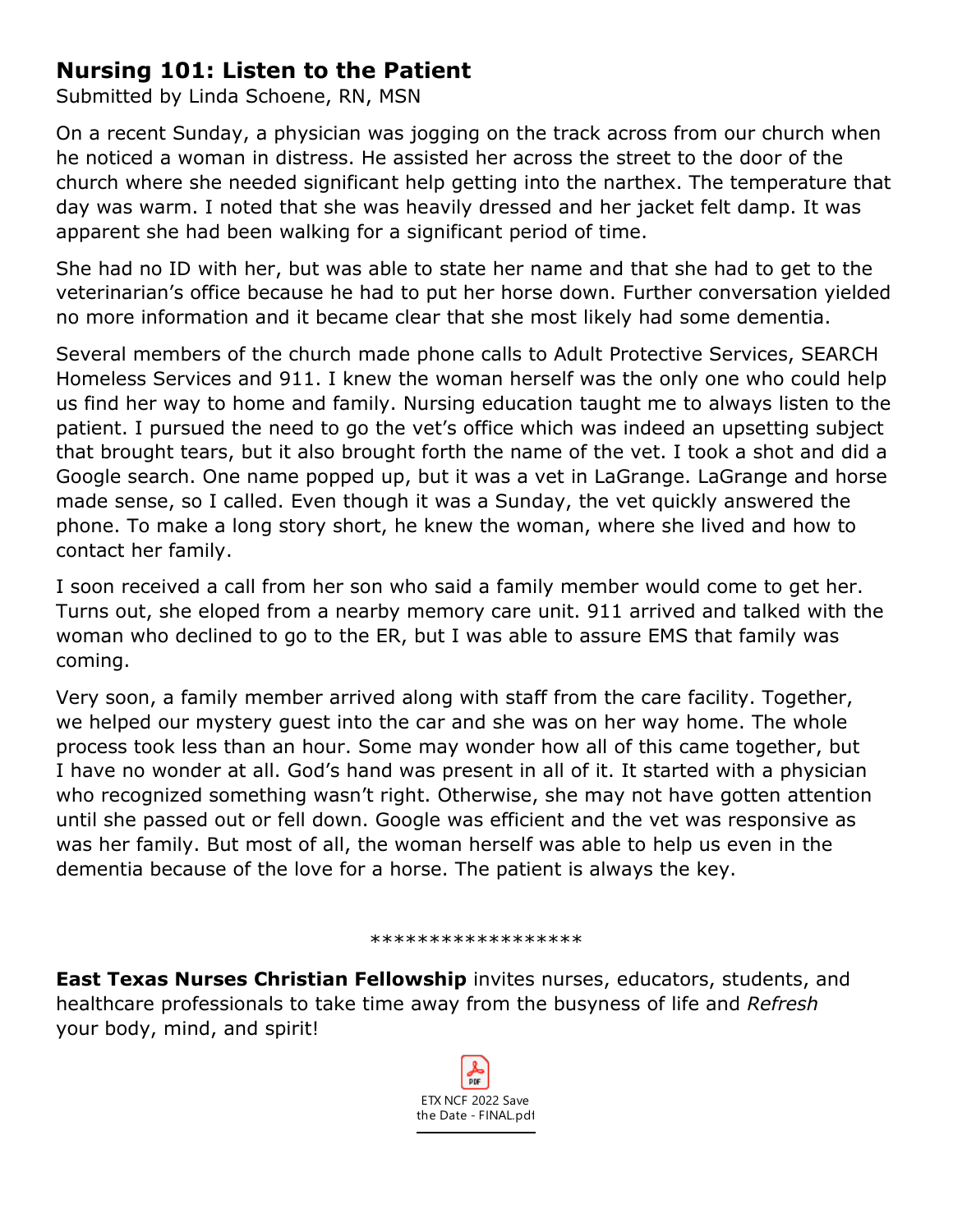# **Historic Photo of THMN Meeting in San Antonio**



Paula Lilja, former THMN president in 2009 and now deceased, is seated on the right side of the picture behind Dorothy Chesley. Standing with a green top in the back is Judy Davis, longtime member who passed away this past year. Rita Carlson is seated in the front row, second to the right.

## **Texas COVID-19 Update\***

[dshs.texas.gov/coronavirus/AdditionalData.aspx](https://dshs.texas.gov/coronavirus/AdditionalData.aspx)

This information is updated each day and is available by county.

**Vaccine Scheduler -** a new way to schedule the vaccine.

[www.co.gregg.tx.us/dshs-launches-texas-public-health-vaccine-scheduler](http://www.co.gregg.tx.us/dshs-launches-texas-public-health-vaccine-scheduler)

[getthevaccine.dshs.texas.gov/txces/s/?language=en\\_US](https://getthevaccine.dshs.texas.gov/txces/s/?language=en_US)

## **Human Trafficking Prevention Month - January**

[hhsconnection.hhs.texas.gov/news-announcements/announcements/hhs-highlights](https://hhsconnection.hhs.texas.gov/news-announcements/announcements/hhs-highlights-training-fund-during-human-trafficking-prevention)[training-fund-during-human-trafficking-prevention](https://hhsconnection.hhs.texas.gov/news-announcements/announcements/hhs-highlights-training-fund-during-human-trafficking-prevention)

## **Training Courses on Human Trafficking**

[www.hhs.texas.gov/services/safety/texas-human-trafficking-resource-center/health](https://www.hhs.texas.gov/services/safety/texas-human-trafficking-resource-center/health-care-practitioner-human-trafficking-training)[care-practitioner-human-trafficking-training](https://www.hhs.texas.gov/services/safety/texas-human-trafficking-resource-center/health-care-practitioner-human-trafficking-training)

## **Breast Cancer**

[www.health.harvard.edu/a\\_to\\_z/breast-cancer-a-to-z](http://www.health.harvard.edu/a_to_z/breast-cancer-a-to-z)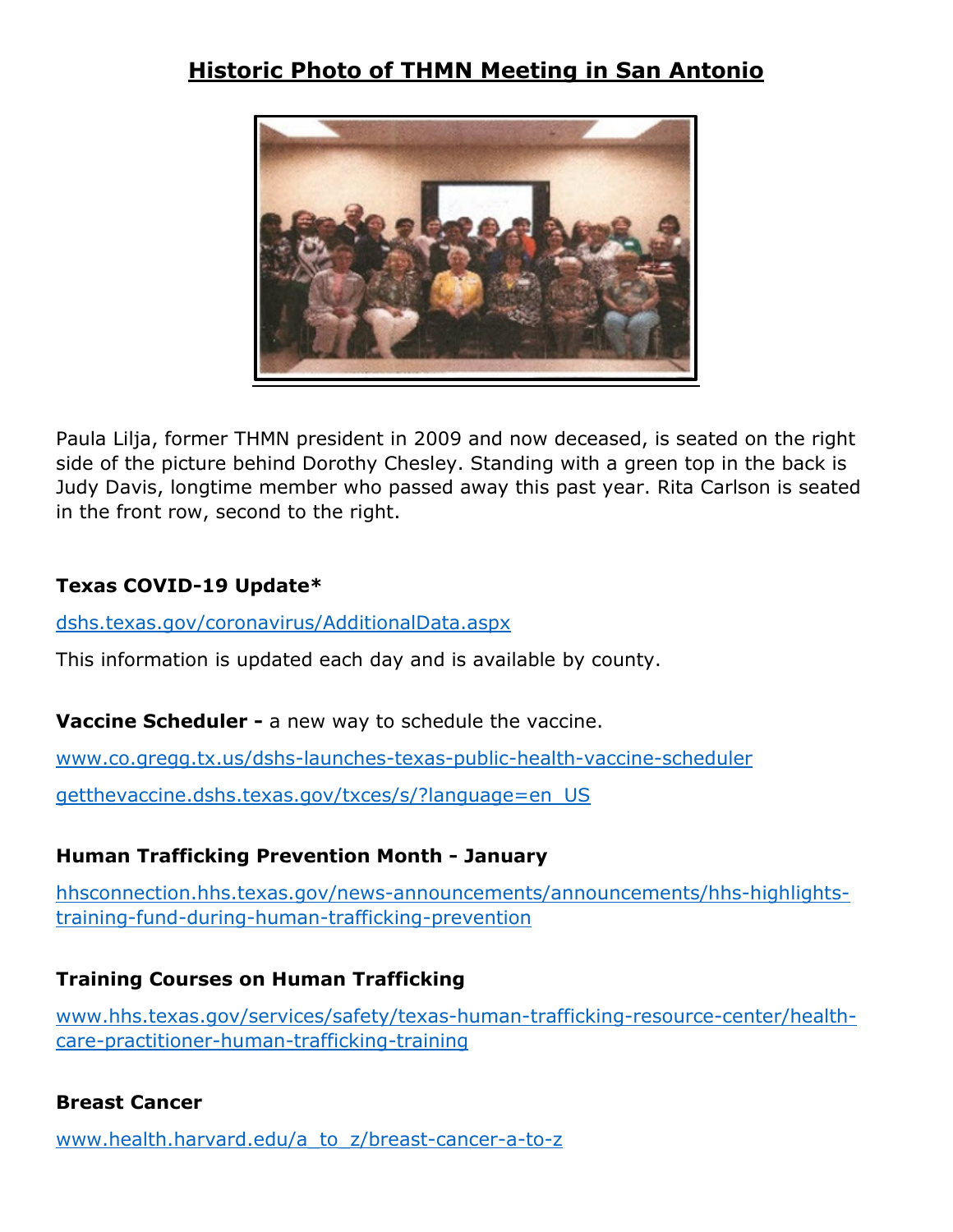## **Symptom Checker – Mayo Clinic**

[www.mayoclinic.org/symptom-checker/select-symptom/itt-20009075](http://www.mayoclinic.org/symptom-checker/select-symptom/itt-20009075)

Lists adult and child symptoms and includes a reference list.

## **Vaccine Guidnce - Mayo Clinic**

Includes how do vaccines compare?

[www.mayoclinic.org/coronavirus-covid-19](http://www.mayoclinic.org/coronavirus-covid-19)

### **Centers of Disease Control Calendar of Evemts**

[npin.cdc.gov/pages/annual-observances](https://npin.cdc.gov/pages/annual-observances)

#### **Cultural Competence in Health and Human Services** Includes a reference list.

[npin.cdc.gov/pages/cultural-competence](https://npin.cdc.gov/pages/cultural-competence)

## **CDC Resources to Support Local HIV and STD Prevention Efforts**

[npin.cdc.gov/pages/school-health](https://npin.cdc.gov/pages/school-health)

## **Music Therapist's Gratitude Song**

Do you have a song you would like to sing? Take inspiration from this woman to create your own song.

[hhsconnection.hhs.texas.gov/news-announcements/announcements/music-therapists](https://hhsconnection.hhs.texas.gov/news-announcements/announcements/music-therapists-gratitude-song-hit-sash-staff)[gratitude-song-hit-sash-staff](https://hhsconnection.hhs.texas.gov/news-announcements/announcements/music-therapists-gratitude-song-hit-sash-staff)

#### **Johns Hopkins Medicine Health/Conditions and Diseases**

Offers a wide variety of subjects regarding wellness and prevention. A free newsletter is available.

[www.hopkinsmedicine.org/health/conditions-and-diseases](https://www.hopkinsmedicine.org/health/conditions-and-diseases)

[www.hopkinsmedicine.org/health/wellness-and-prevention](https://www.hopkinsmedicine.org/health/wellness-and-prevention)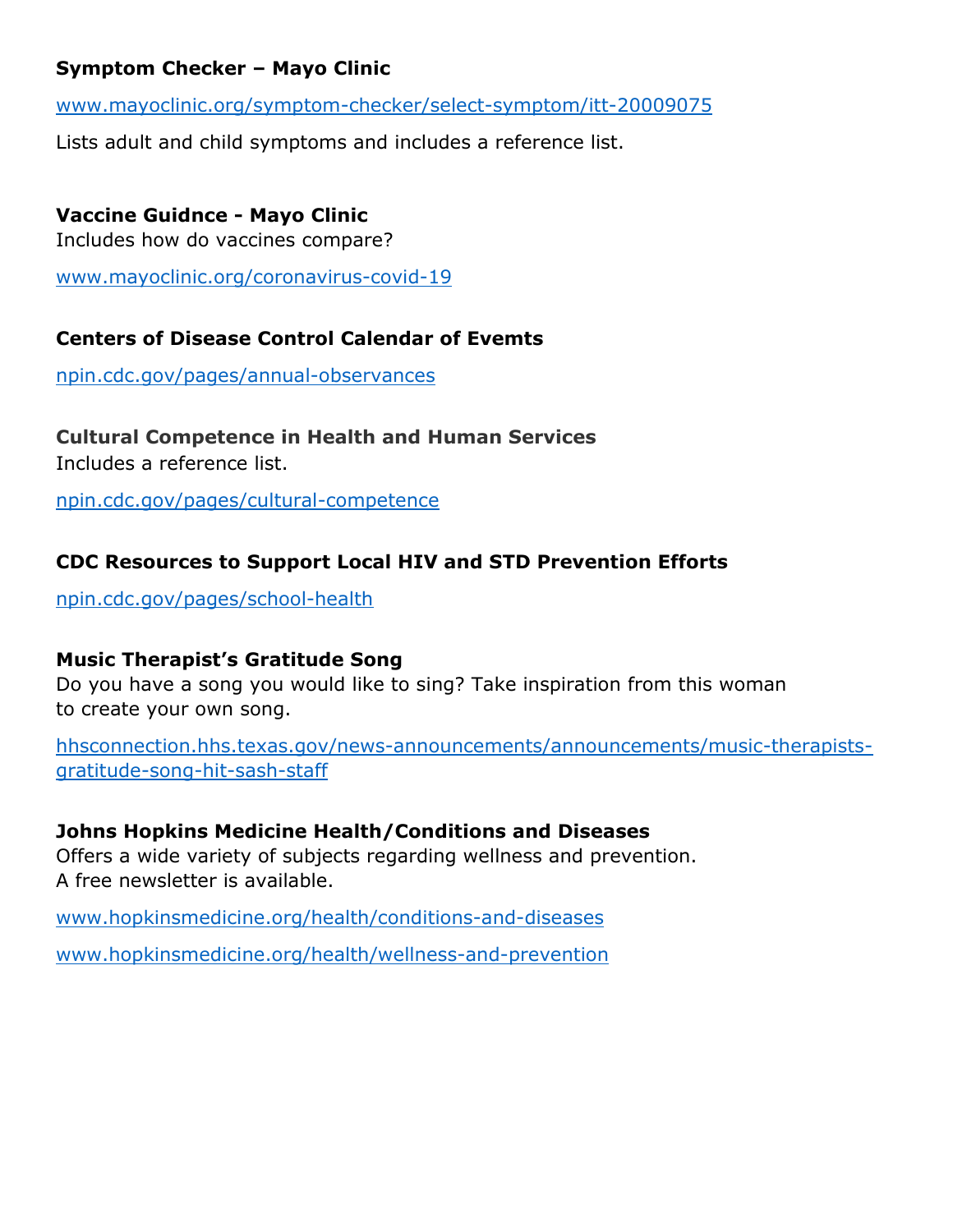## **To Texas Health Ministries Network Members**

**From: HealthCare Chaplaincy Network** [<news@healthcarechaplaincy.org>](mailto:news@healthcarechaplaincy.org) **Sent:** Wednesday, February 16, 2022 9:55 AM **To:** Carlson,Rita (DSHS) [<Rita.Carlson@dshs.texas.gov>](mailto:Rita.Carlson@dshs.texas.gov) **Subject:** Try the Leadership and Coordination Webinar Series!



Become a Faith Community Nurse Coordinator by completing the online Leadership and Coordination Webinar Series. This 8-module series will prepare FCNs for leadership roles in settings such as networks, organizations, and other groups.

## **Modules:**

- 1. Introduction to the Leadership and Coordination Series
- 2. Spiritual Leadership
- 3. Marketing and Promoting FCN Practice
- 4. Human Resource Management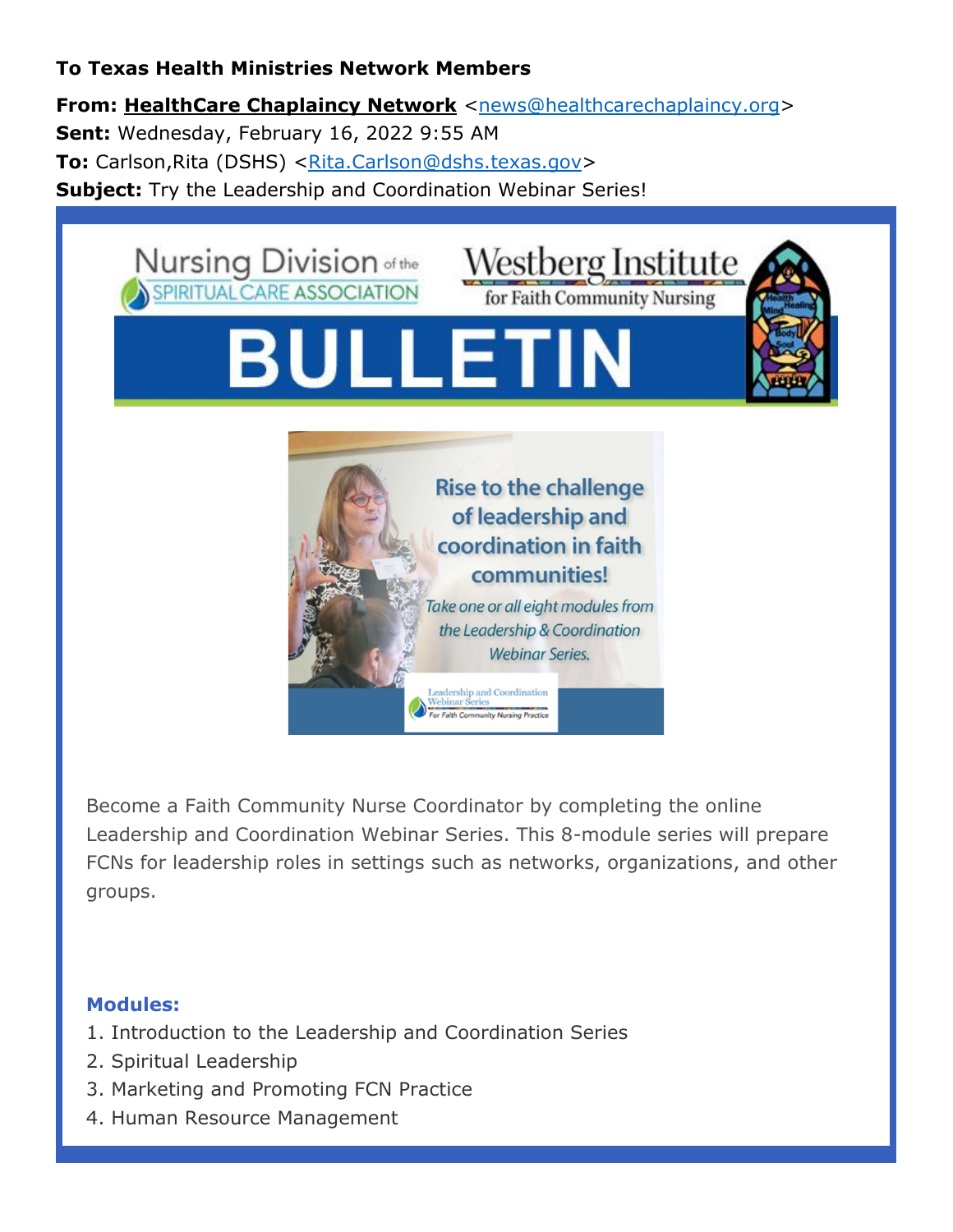- 5. Growing and Sustaining the FCN Practice
- 6. Relationships: Faith, Culture, and Geography
- 7. Functioning as an FCN Coordinator in Leadership and Management Roles
- 8. Documentation



**Theme:** Embracing a Bright Future: diversity in faith community nursing practice Diversity is multifaceted. Culture, race, religion, and practice setting are only a few of the influences faith community nurses combine to provide wholistic care. Along with diversity, the multifaceted aspects of healthcare also influence the future of our specialty practice.

**Learn more about the Symposium at [www.spiritualcareassociation.org/westberg-symposium.html](http://www.spiritualcareassociation.org/westberg-symposium.html)**

[Register Today!](https://r20.rs6.net/tn.jsp?f=001ZMv0J84wV_FrbRiqavgo0XYP5jbXkDmeY5cS3dUBAVq3LOJQYo99tw664L2UhwcBis5o5NF7jvCyYEc43tm41FzbR9mlxB8vz5w2b6ZaB9P5HPKp6nIKX5NGPJJu-hiUO92fWTgc9Z-KXvcisapwt9LmkM61YB5T5pCyag454ZpsoRBmRevNNVSk4ZirdvpAkqG7eiA5U5SzGEno1et_lQ==&c=vu_QGa7ZApNMRd7kuXFApZWxD1ue4fopjJynUXSXGuQgSdfY2sdCxw==&ch=Fx7U0m0OsTIJyHO_TXM5AU235bLzZMoXjWbqgyFd7BO1x3wNTHnlmw==)

# **Important Contact Information:**

Website: **[www.westberginstitute.org](https://r20.rs6.net/tn.jsp?f=001ZMv0J84wV_FrbRiqavgo0XYP5jbXkDmeY5cS3dUBAVq3LOJQYo99t3Hs6tBYXI_WPYR-6sVBEOaApyArJMjzqO9-XSAav40YXUqa9i4T6BajRRGmii3FdjJjLI3U51hfX5Kxxaa9InyMVibhiy12_-wH0x8LlLaA&c=vu_QGa7ZApNMRd7kuXFApZWxD1ue4fopjJynUXSXGuQgSdfY2sdCxw==&ch=Fx7U0m0OsTIJyHO_TXM5AU235bLzZMoXjWbqgyFd7BO1x3wNTHnlmw==)** and **[www.spiritualcareassociation.org/nursing](https://r20.rs6.net/tn.jsp?f=001ZMv0J84wV_FrbRiqavgo0XYP5jbXkDmeY5cS3dUBAVq3LOJQYo99t1IDh2sL-_gjDgrq5wtxS3bmDrMRJhdrjhR0llKkubxPhlR_d-vG--OR3LRXzGnronzXiy4sPis6cjG3oAzo-wR-DxQXXe-1A4e1OQmjgsAVyShQhTcDKd-ZFddblQ6Lcg==&c=vu_QGa7ZApNMRd7kuXFApZWxD1ue4fopjJynUXSXGuQgSdfY2sdCxw==&ch=Fx7U0m0OsTIJyHO_TXM5AU235bLzZMoXjWbqgyFd7BO1x3wNTHnlmw==)**

For course discounts: **[www.spiritualcareassociation.org/westberg](https://r20.rs6.net/tn.jsp?f=001ZMv0J84wV_FrbRiqavgo0XYP5jbXkDmeY5cS3dUBAVq3LOJQYo99t4mdtwjjA7WzHOByxfU6v_m26Q6GdLK4M6hRw_azLW0DCDHqy0o2rLNuX8njZentbdZGvgfGU066mmMUA2M1oBMaAqco6SH59TOQKkD-CSjYWOdPaD_WsHtYoEVoYhn_rw==&c=vu_QGa7ZApNMRd7kuXFApZWxD1ue4fopjJynUXSXGuQgSdfY2sdCxw==&ch=Fx7U0m0OsTIJyHO_TXM5AU235bLzZMoXjWbqgyFd7BO1x3wNTHnlmw==)**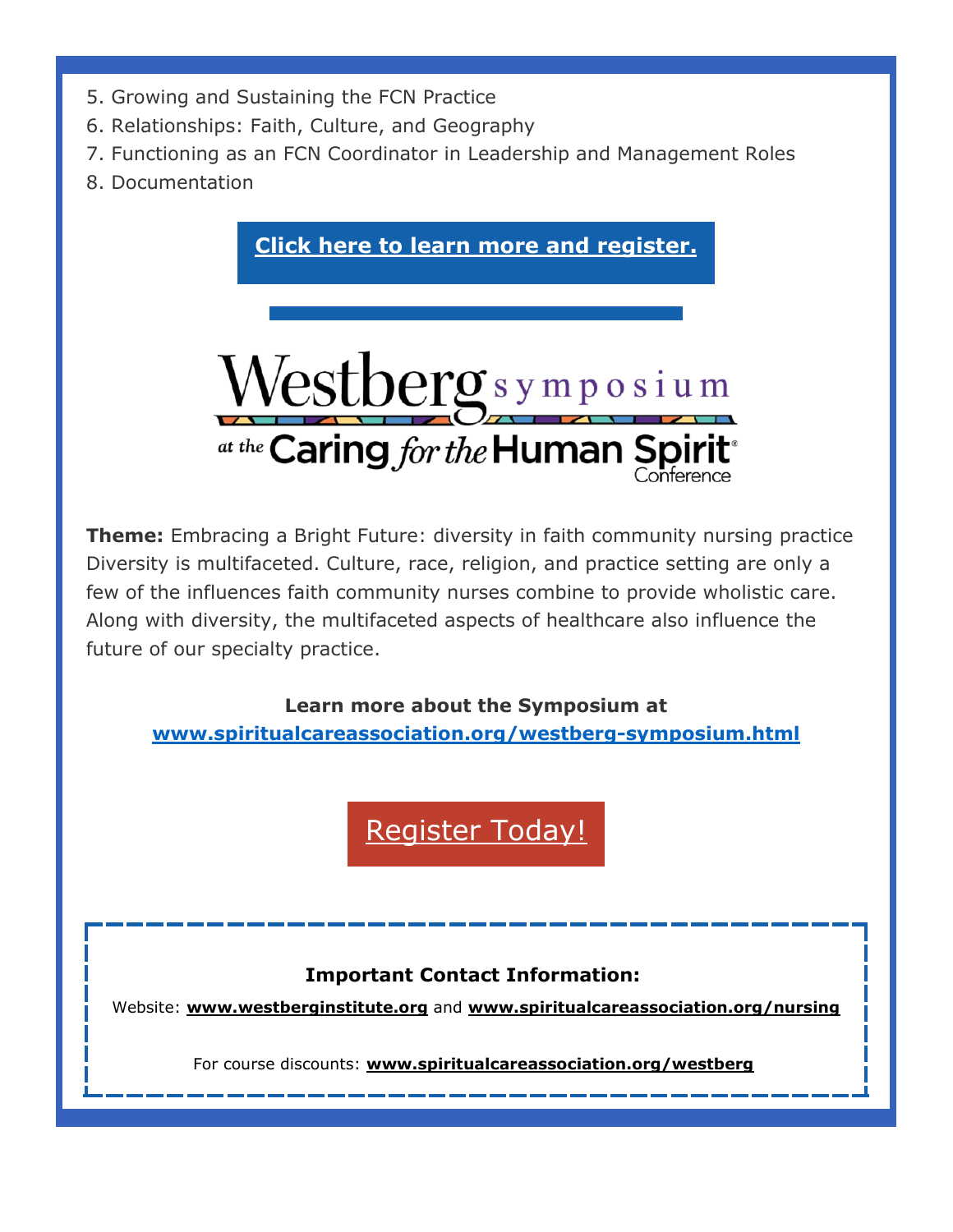For the Knowledge Sharing Platform: **[community.westberginstitute.org](https://r20.rs6.net/tn.jsp?f=001ZMv0J84wV_FrbRiqavgo0XYP5jbXkDmeY5cS3dUBAVq3LOJQYo99tx1WjnHyBWuAxT0ds_KkA8B1qnKjwH6WTs4PvhRrMWwRXhKArYnADhs4c6uRFHat8nllDTld7D6zfYQrqalPWblyeP0OEu0T4om3DtsrZ9N6FBONQFgpYnY=&c=vu_QGa7ZApNMRd7kuXFApZWxD1ue4fopjJynUXSXGuQgSdfY2sdCxw==&ch=Fx7U0m0OsTIJyHO_TXM5AU235bLzZMoXjWbqgyFd7BO1x3wNTHnlmw==)**

For the Westberg Store: **[www.spiritualcareassociation.org/westberg-institute-store](http://www.spiritualcareassociation.org/westberg-institute-store)**

For information about teaching the Foundations of Faith Community Nursing Curriculum: **[westberginstitute.org/for-educators/](https://r20.rs6.net/tn.jsp?f=001ZMv0J84wV_FrbRiqavgo0XYP5jbXkDmeY5cS3dUBAVq3LOJQYo99tx1WjnHyBWuAurjr8iidwbBtWbQyvRJJnxABn996uNJH2yoRc6UP7octm7D9T1p8BU28mws7frj6RTofm2Q9gc3BWM2KtPqFbfhuJOrXMpYyzB5dL8ZzhRA=&c=vu_QGa7ZApNMRd7kuXFApZWxD1ue4fopjJynUXSXGuQgSdfY2sdCxw==&ch=Fx7U0m0OsTIJyHO_TXM5AU235bLzZMoXjWbqgyFd7BO1x3wNTHnlmw==)**

> To find a Foundations of Faith Community Nursing Course: **[westberginstitute.org/calendar-map-view/](https://r20.rs6.net/tn.jsp?f=001ZMv0J84wV_FrbRiqavgo0XYP5jbXkDmeY5cS3dUBAVq3LOJQYo99t_ZBs3-rG2i7C7XH7aWTbH-4zQfJVo6K6QMFuJjH75N3mf1KNPHfabgtcQ1OGMxdscQhryOkgBrYMpQukd5CIHZWkN4usIQTBvAL8tNtiw0tHJR6rrd1Rl1uphE2nUi89A==&c=vu_QGa7ZApNMRd7kuXFApZWxD1ue4fopjJynUXSXGuQgSdfY2sdCxw==&ch=Fx7U0m0OsTIJyHO_TXM5AU235bLzZMoXjWbqgyFd7BO1x3wNTHnlmw==)**

To contact Dr. Sharon T. Hinton, Director, Westberg Institute and SCA Nursing Division: **[sharon@westberginstitute.org](mailto:sharon@westberginstitute.org)** or **[SHinton@spiritualcareassociation.org](mailto:SHinton@spiritualcareassociation.org)**

For general assistance, contact **[admin@westberginstitute.org](mailto:admin@westberginstitute.org)**

**[Receive email updates from the Westberg Institute](https://r20.rs6.net/tn.jsp?f=001ZMv0J84wV_FrbRiqavgo0XYP5jbXkDmeY5cS3dUBAVq3LOJQYo99t8HxUMd-pYGb4AQ1G7tOo2tlzRD8ILhAcfwGk6_y3VYoQClmhTlnhUtAD41QaWQ4aJcpxz4PDcd27axGUvabFPyF8IRvQkO1CsqLpFRLwX8JmlaT5hANT-A=&c=vu_QGa7ZApNMRd7kuXFApZWxD1ue4fopjJynUXSXGuQgSdfY2sdCxw==&ch=Fx7U0m0OsTIJyHO_TXM5AU235bLzZMoXjWbqgyFd7BO1x3wNTHnlmw==)**



**[Join our email list](https://r20.rs6.net/tn.jsp?f=001ZMv0J84wV_FrbRiqavgo0XYP5jbXkDmeY5cS3dUBAVq3LOJQYo99txBqLI-8n_gvWSqw_DBJDfHjS72KJnsw9deKNzUpsdk1nm6f99o8tXLe62ebWxDnDvOiFmXoc-RVW3ZJ9buFfF3QQv-LFbkz10V30JUyE9pyO7tUAxROcjh1MYq0xia1XKOZpbSb1icZnNHXP2kK92KUIkOrrJyrb1umioza6LSDAUKtn1h6Y74P4jk2Qopkew==&c=vu_QGa7ZApNMRd7kuXFApZWxD1ue4fopjJynUXSXGuQgSdfY2sdCxw==&ch=Fx7U0m0OsTIJyHO_TXM5AU235bLzZMoXjWbqgyFd7BO1x3wNTHnlmw==)**

Since its founding in 1961, HealthCare Chaplaincy Network (HCCN) has led the way in the integration of spiritual care in health care through clinical practice, education, research, and advocacy. The organization has grown from a small program providing hospital chaplaincy in the New York metropolitan area into an internationally recognized model for multi-faith spiritual care, education, and research. The parent company of the Spiritual Care Association (SCA) and the SCA University of Theology and Spirituality (UTS), HCCN has catalyzed spiritual care research through a grant from the John Templeton Foundation, which has resulted in ground-breaking studies that provide an evidence base for the effectiveness of spiritual care in health care. Through the publication of several key white papers, and the annual *Caring for the Human Spirit®* Conference, HCCN's outreach and advocacy is now felt throughout the field of chaplaincy, nationally and internationally. For more information, visit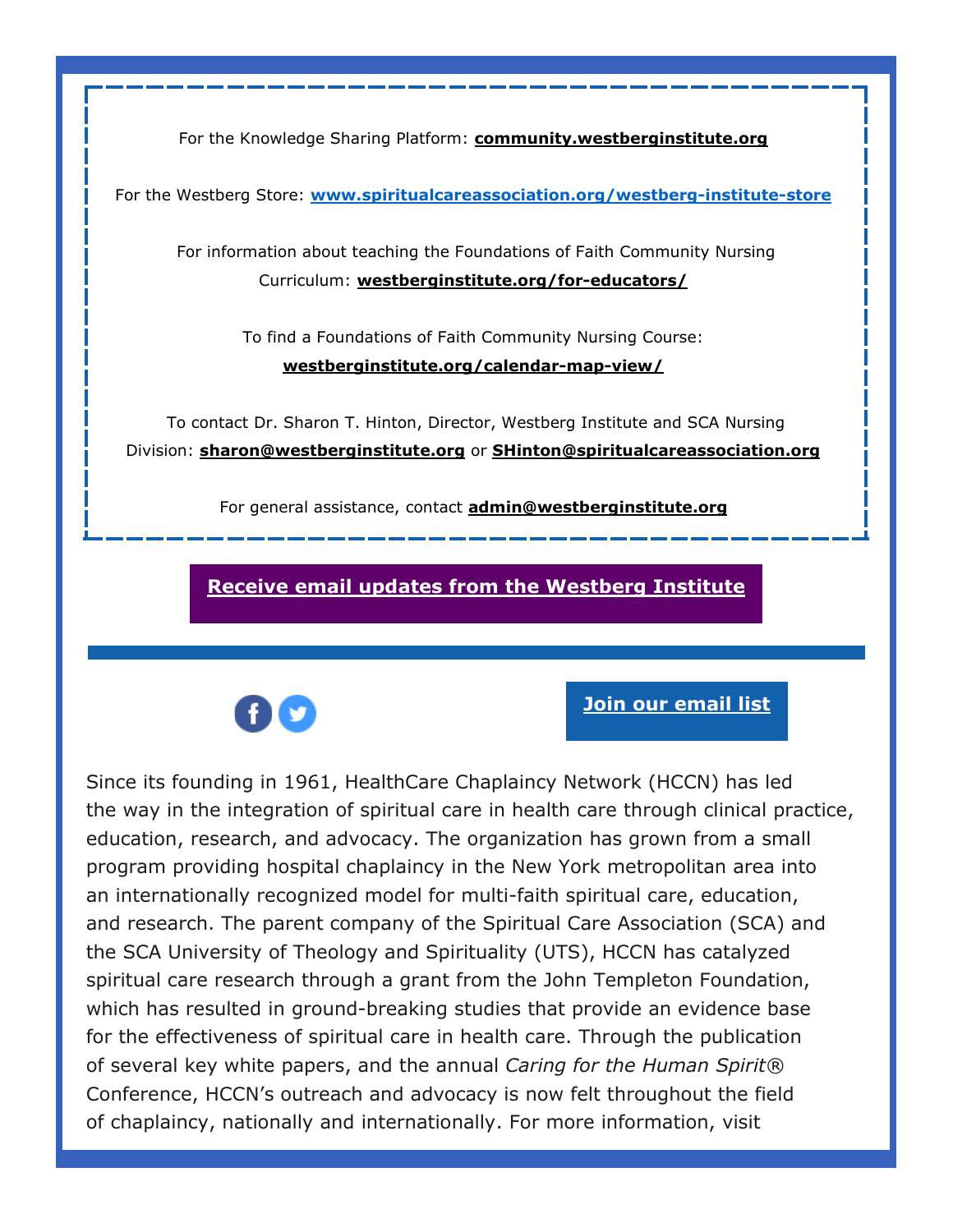[www.healthcarechaplaincy.org,](http://www.healthcarechaplaincy.org/) call 212-644-1111, follow us on [Twitter](https://r20.rs6.net/tn.jsp?f=001ZMv0J84wV_FrbRiqavgo0XYP5jbXkDmeY5cS3dUBAVq3LOJQYo99t9QBMSo9ZYMd1sHWU7_Nl0bTUoiI_xcZAPCuoqRR9vASqVI2BWXclGjYRLTZfvYZlas-WOe75uqDeCTaT9z5qKZpRtdCyFVrloNHutt5csub&c=vu_QGa7ZApNMRd7kuXFApZWxD1ue4fopjJynUXSXGuQgSdfY2sdCxw==&ch=Fx7U0m0OsTIJyHO_TXM5AU235bLzZMoXjWbqgyFd7BO1x3wNTHnlmw==) or connect with us on [Facebook.](https://r20.rs6.net/tn.jsp?f=001ZMv0J84wV_FrbRiqavgo0XYP5jbXkDmeY5cS3dUBAVq3LOJQYo99t7HOAhmpcJTSu6zrsAcmwiTUTL3oY1Lx4nBNoQwAUayxYjiZQN5j-u4AEPWVKaCA8gBzpNrr06CVcOQAqxmhO8qc03aVjFaiHfJwSNZn0g3xdv-GM5th8GY=&c=vu_QGa7ZApNMRd7kuXFApZWxD1ue4fopjJynUXSXGuQgSdfY2sdCxw==&ch=Fx7U0m0OsTIJyHO_TXM5AU235bLzZMoXjWbqgyFd7BO1x3wNTHnlmw==)

The Spiritual Care Association (SCA) was formed to standardize the fragmented field of professional chaplaincy training by providing resources, education, and certification backed by evidence-based practice and indicators of quality care. The ensuing development of Common Standards and Quality Indicators in spiritual care ensure that the skills and performance of SCA-trained chaplains and spiritual caregivers can be measured objectively, which is of vital importance to hiring managers in all health care settings. In addition, new methods for training and credentialing have been developed for several non-chaplain health care groups, including first responders, physicians, nurses, social workers, palliative care and hospice workers, and volunteers. The SCA's Learning Center is the most extensive and most successful online chaplain education program worldwide, and the Spiritual Care Resources app is the first online application that gives mobile access to the latest information on best practices in spiritual care for chaplains working in health care, hospice and palliative care, and first responder settings. Visit [www.SpiritualCareAssociation.org,](https://r20.rs6.net/tn.jsp?f=001ZMv0J84wV_FrbRiqavgo0XYP5jbXkDmeY5cS3dUBAVq3LOJQYo99t_GyuBOPTAs2Oxjnlx_jcbDlHk9xA6rKd2qOV_u6zlSPfzW9lvf2ypjSFFzISdinOEslCAJ-G-mjNG7r-TZwY7LeCM45SefOp_auLTWXz8h7aI-spSMJCnI=&c=vu_QGa7ZApNMRd7kuXFApZWxD1ue4fopjJynUXSXGuQgSdfY2sdCxw==&ch=Fx7U0m0OsTIJyHO_TXM5AU235bLzZMoXjWbqgyFd7BO1x3wNTHnlmw==) call 212-644-1111, follow on [Twitter](https://r20.rs6.net/tn.jsp?f=001ZMv0J84wV_FrbRiqavgo0XYP5jbXkDmeY5cS3dUBAVq3LOJQYo99t6u-H4ACe2O2vMmbaRQTJ3dzQWdtDFeGAa7xztGmd7axQwYrQBXT3zedWv2_KzYehCAehYozhsR5AiYbiHPnIK9-9iNSFYE1sojmG3iSFoed&c=vu_QGa7ZApNMRd7kuXFApZWxD1ue4fopjJynUXSXGuQgSdfY2sdCxw==&ch=Fx7U0m0OsTIJyHO_TXM5AU235bLzZMoXjWbqgyFd7BO1x3wNTHnlmw==) or connect on [Facebook.](https://r20.rs6.net/tn.jsp?f=001ZMv0J84wV_FrbRiqavgo0XYP5jbXkDmeY5cS3dUBAVq3LOJQYo99t9QdEgFCd3MT07-2U_FdOz2Owg5IajjVo-lDpZJqUIKei0ZeKKwfaTLqcam-OeeGUwxpzjfZGtXZlAtK6qBO4gnIHhdgc2tijeGOchveptR67WVI_GgvQrLUhb7x0IwZAA==&c=vu_QGa7ZApNMRd7kuXFApZWxD1ue4fopjJynUXSXGuQgSdfY2sdCxw==&ch=Fx7U0m0OsTIJyHO_TXM5AU235bLzZMoXjWbqgyFd7BO1x3wNTHnlmw==)

HealthCare Chaplaincy Network 500 Seventh Avenue, 8th Floor New York, NY 10018

Hi Texercise Partners,

In recognition of Mental Health Awareness Month (May), the Texas Health and Human Services Commission (HHSC), in partnership with Texas Systems of Care and Texas Institute for Excellence in Mental Health, the 2022 Mental Health Awareness Creative Arts Contest for both children and adults is underway.

This annual event is designed to shine a light on the often-taboo topic of mental illness and further the effort to reduce the stigma associated with mental illness. As a result, we believe more Texans of all ages will seek help when needed.

The theme of this year's event is "Why Mental Health Matters to You." The contest is open to all Texans as we invite students and adults to participate in their respective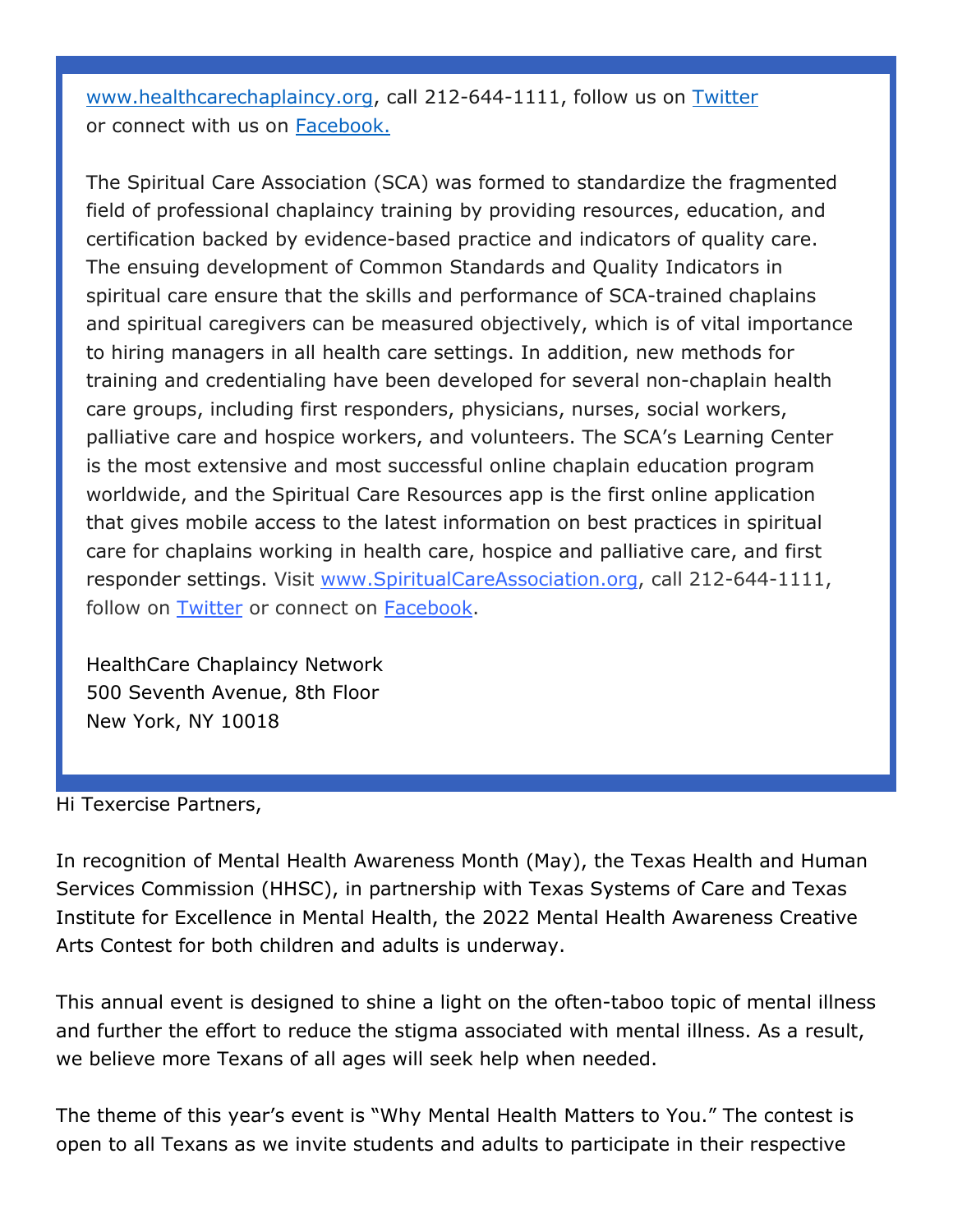age-group: Elementary, Middle School, High School, and Adults. Through their entries, contestants will help demystify mental illness and spread awareness by sharing their unique expressions of what mental health looks and feels like to them.

To submit an entry for the contest, visit [gallery.txsystemofcare.org/](https://gallery.txsystemofcare.org/) to find the electronic consent form and area for submission. The contest opened Dec. 1, 2021, and all entries must be received by March 15, 2022, at 5:00 p.m. . More information on entry rules and guidelines can be found through the link above.

If you have questions regarding the 2022 Mental Health Awareness Creative Arts Contest, email [info@txsystemofcare.org.](mailto:info@txsystemofcare.org?subject=2022%20Mental%20Health%20Awareness%20Creative%20Arts%20Contest) The [press kit](https://nam12.safelinks.protection.outlook.com/?url=https%3A%2F%2Fgallery.txsystemofcare.org%2F2022-press-kit%2F&data=04%7C01%7CChelsea.Couch%40hhs.texas.gov%7C28d7db542a2d431aa10508d9f1a039f5%7C9bf9773282b9499bb16aa93e8ebd536b%7C0%7C0%7C637806492731814730%7CUnknown%7CTWFpbGZsb3d8eyJWIjoiMC4wLjAwMDAiLCJQIjoiV2luMzIiLCJBTiI6Ik1haWwiLCJXVCI6Mn0%3D%7C3000&sdata=9Bl3gNWIMYGYXcwvarnbNEh%2BaKeimpAG5HYC0%2BN8yvA%3D&reserved=0) is under the Resources tab and can be used to help promote the event.



Chelsea Couch (she/her), CHES, CTCM, Texercise Program Coordinator Texas Health and Human Services 701 West 51st Street, MC W616 Austin, TX 78757 To age and live well, visit: [www.texercise.com](https://www.hhs.texas.gov/services/health/wellness/texercise?utm_source=texercise-domain&utm_medium=vanity-url&utm_campaign=website)

## **THMN Brochure Updated**

Please note the new byline on the second page of the brochure.



## **Texas Health Ministries Network Minutes**

Location: Microsoft TEAMS Friday, January 21, 2022

Business Meeting: 11:00 a.m.-noon

Education Program: 12:32-1:30 p.m.

S. Denise Brown, president, opened the meeting with devotion and prayer. Minutes from the October meeting had been made accessible to all members. Dorothy Chesley moved to approve the minutes; the motion was seconded by Cindy Bishop.

Treasurer's Report - Denise gave the treasurer report since Sandra Gaskin was absent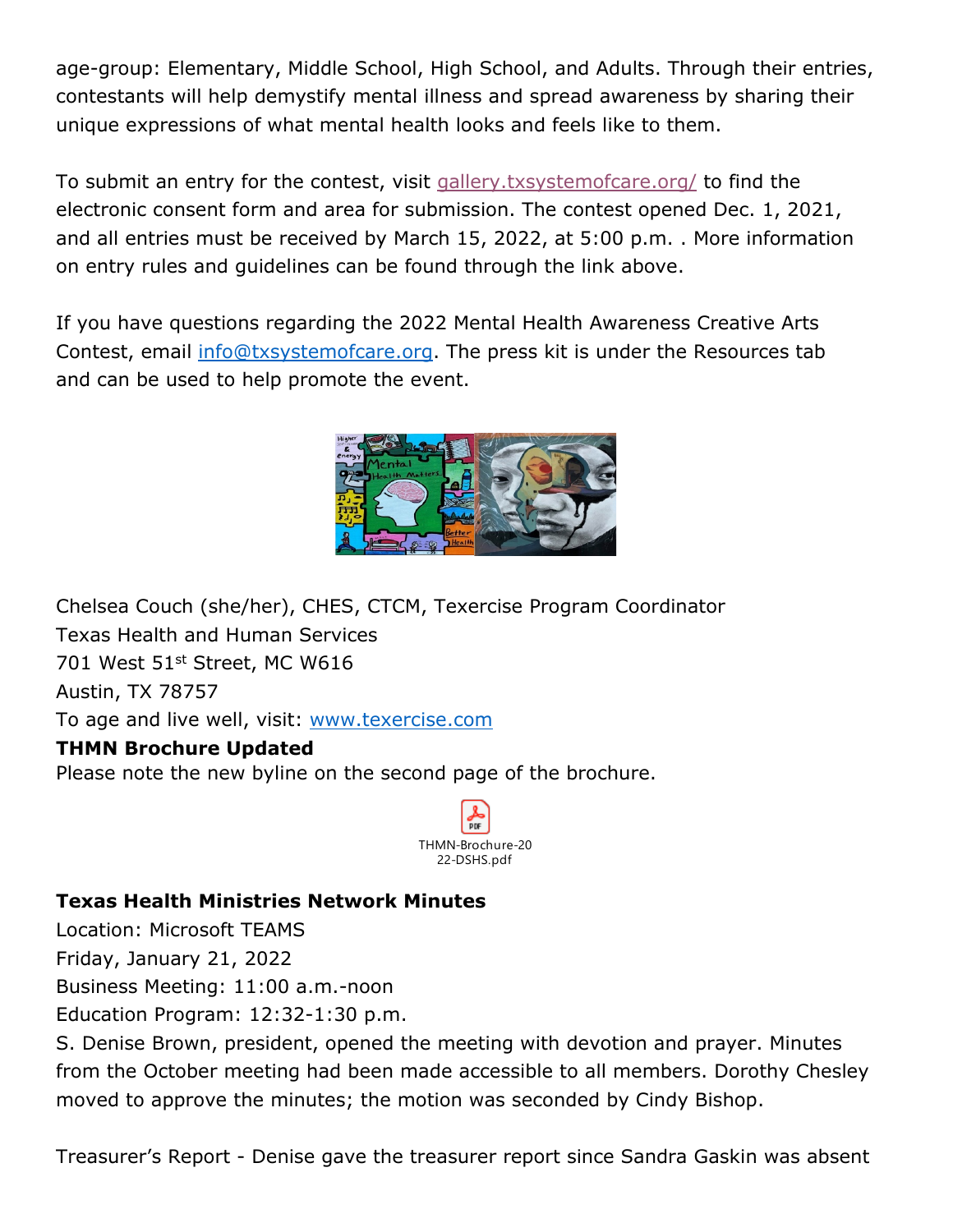due to family sickness. Denise also asked for prayers for Sandra's husband.

Membership Report - Rita Carlson reported that she has received 20 memberships and encouraged the rest of us to send in our dues soon.

Newsletter - Dorothy Chesley would like members to share events at their churches in the newsletter. She also encouraged sending the newsletter to associated people who are not getting it now, such as pastors. Deadline for newsletter articles is the end of February.

Scholarships - Linda Schoene expressed appreciation to all who helped with the work on the scholarship form and rules. The suggested the new name will be the "Dr. Karen Hahn Scholarship for FCN Conference Participation". The name Ministries will be added to the heading. Qualifications for the scholarships will include the participant's sharing about the impact of the training at a meeting of THMN. Caryn Paulos moved to accept the changes, and it was seconded by Paula Miller. Denise led a discussion about putting the number of scholarships into a formal budget so we will not run out of money. The amount will be \$350 for conferences and \$200 for the basic preparation class, to be given after the class or conference is attended. Linda suggested we make a formal budget to include these expenses and have it ready by July. The basic class participants will have a mentor for 6 months after completion of the class. The mentor should be a member of THMN. Catalina Schultz-Kraft will write a job description for the mentoring responsibilities.

There was a discussion of COVID activities by Rhonda Hunnicutt and Rebecca Garcia. Joan Appleton shared ideas that her church implemented to keep congregation members from feeling so isolated. Doris suggested seminars to build resiliency among church and work staff. Denise asked us to think about how we would like the future meetings done, whether virtually, in person, or hybrid. She also asked for suggestions for speakers for upcoming meetings. The meeting was adjourned by Denise.

The Education Program was entitled "Resilience and Self-Compassion" and was presented by Dr. Shirley Martin of Texas Health Resources. The next THMN meeting will be held in May.

Minutes submitted by Gaye Harwell, secretary.

## **Texas Health Ministries Network 2021-2023 officers:**

**President**: S. Denise Brown - Waxahachie, [saundrabrown@texashealth.org](mailto:saundrabrown@texashealth.org) **President Elect**: Catalina Schultze-Kraft - San Antonio, [ckraft@mhm.org](mailto:ckraft@mhm.org) Past President: Caryn Paulos - Arlington, [carynpaulos@texashealth.org](mailto:carynpaulos@texashealth.org)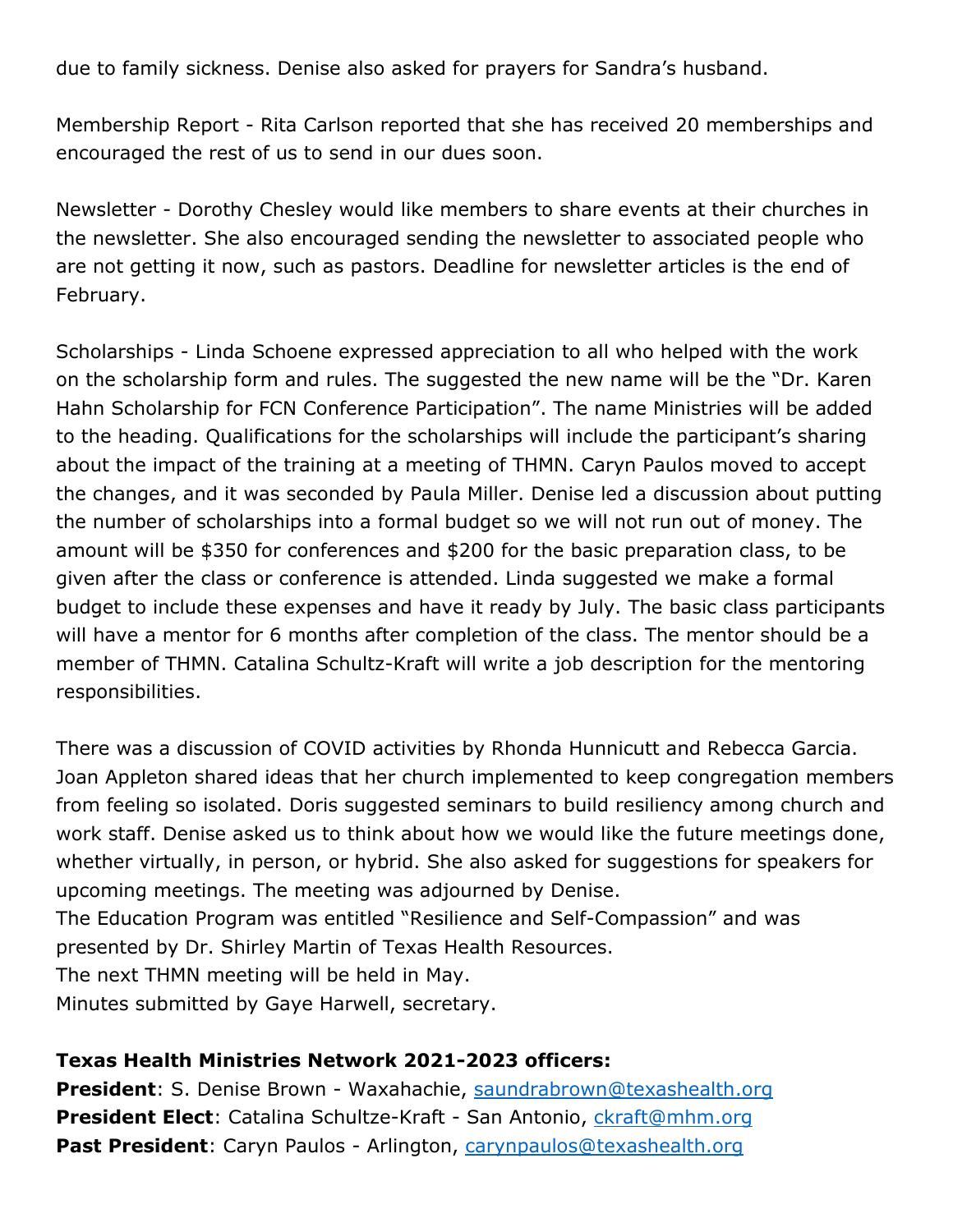**Secretary**: Gaye Harwell - Humble, [gmharwell1@gmail.com](mailto:gmharwell1@gmail.com) **Treasurer:** Sandra Gaskin - Austin, [sandra-gaskin@sbcglobal.net](mailto:sandra-gaskin@sbcglobal.net) **Newsletter editor:** Dorothy Chesley - Amarillo, [dorothy.chesley@dshs.texas.gov](mailto:dorothy.chesley@dshs.texas.gov) **Scholarships:** Linda Schoene - Houston, [lschoene91@att.net](mailto:lschoene91@att.net) **Additional Regional Contacts:** Becky Seymour - Beaumont area, [rebekah.seymour@bhset.net](mailto:rebekah.seymour@bhset.net) Doris Giles - Dallas, [dorisgiles@mhd.com](mailto:dorisgiles@mhd.com) Sharon Skaggs - Austin, [sskaggs@mhm.org](mailto:sskaggs@mhm.org) Verda Gaines - Houston, [verda1117@aol.com](mailto:verda1117@aol.com)

## **About the THMN Newsletter**

The Spirit of Texas is published quarterly by the Texas Health Ministries Network (THMN). If changing your email address, contact [rita.carlson@dshs.texas.gov.](mailto:rita.carlson@dshs.texas.gov) Neither THMN nor the Editor assumes responsibility for the opinions expressed by authors of papers abstracted, quoted, or published in full in **The Spirit of Texas**. Original articles are published that relate to multidisciplinary aspects of health ministry and education. Our mission is to promote a statewide network with regional contacts in Texas for health promotion education and access to resources. This publication is provided for educational and informational purposes only. **Note**: Submission of THMN newsletter articles are due as follows: March 1, September 1, December 1 and June 1.

Let's hear from you! Email your health ministry-related stories and photos to [dorothy.chesley@dshs.texas.gov](mailto:dorothy.chesley@dshs.texas.gov)

# **Texas Health Ministries Network (A 501c3) THMN Membership Application**

| Credentials (Check One): FCN____ Health Minister____ Other___ |  |  |     |
|---------------------------------------------------------------|--|--|-----|
| City/St/Zip                                                   |  |  |     |
|                                                               |  |  | (W) |
|                                                               |  |  |     |
|                                                               |  |  |     |
|                                                               |  |  |     |
|                                                               |  |  |     |

#### **Annual membership fees due in January**: